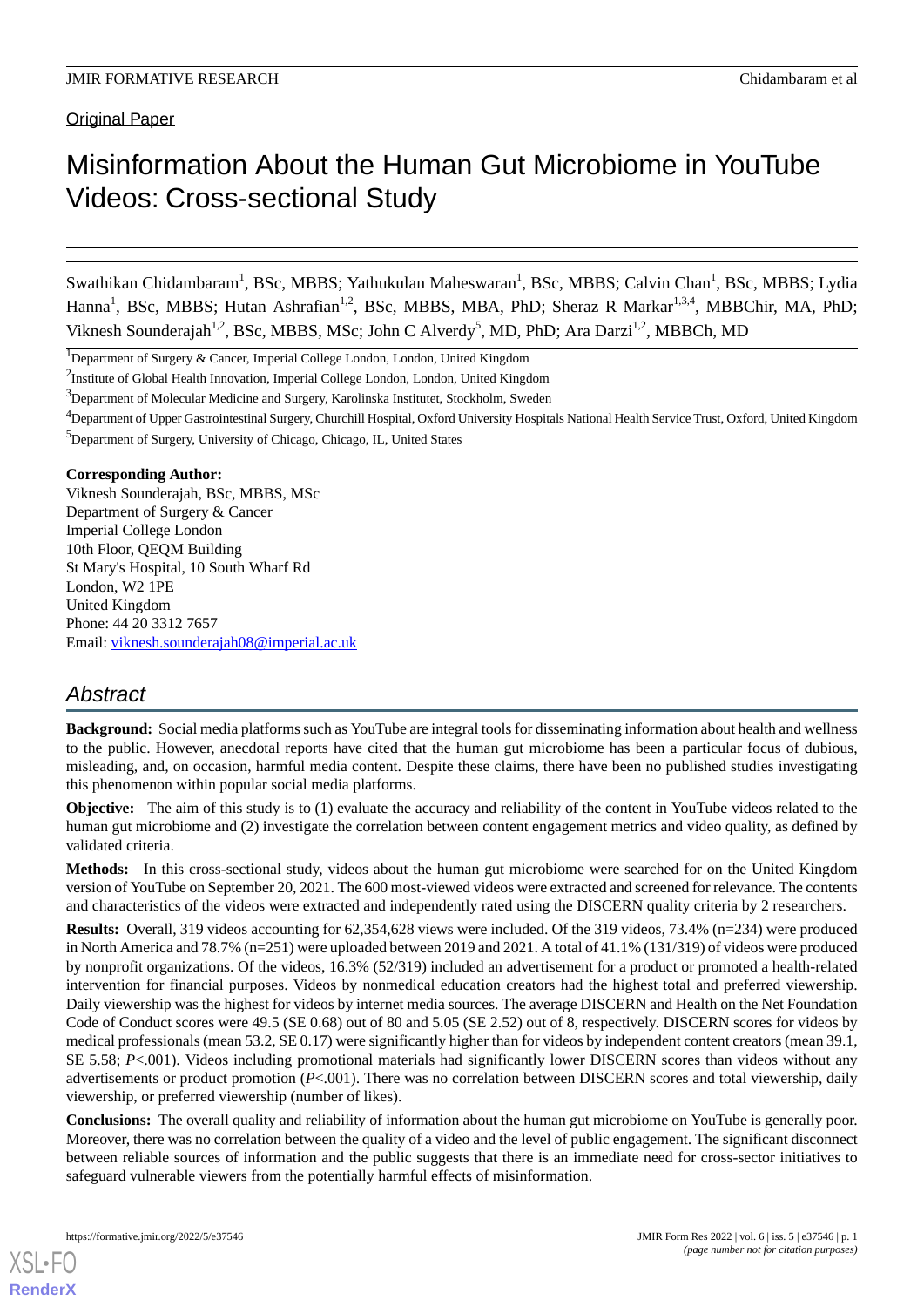#### **KEYWORDS**

microbiome; social media; YouTube; misinformation; content analysis; gut health; misinformation; public

#### *Introduction*

Over the past decade, governments, health organizations, and private sector companies have increasingly endorsed the use of social media platforms as a trusted means of disseminating information on health and wellness [[1](#page-8-0)[-3](#page-8-1)]. Of the available platforms, YouTube has arguably emerged as the standout modality for accessing comprehensive health care information. As of December 2021, YouTube boasts over 1 billion hours of watched content daily, over 2 billion unique users monthly, and is commonly accessed by both health professionals and the public alike for a wide range of health-related queries [[4\]](#page-8-2). Although YouTube usually hosts factually accurate content, there have been reported instances where inaccurate information has been hosted for public viewing [[5\]](#page-8-3). This issue came to prominence during the COVID-19 pandemic as inaccurate content about COVID-19 vaccines and national vaccination programs rapidly gained global viewership. This, in turn, led to YouTube's implementation of a COVID-19 medical misinformation policy, which disallowed COVID-19 content that contradicts the policies of health authorities [\[6](#page-8-4)]. Since its implementation in September 2020, the platform has removed over 130,000 videos, a staggering figure highlighting the scale of misinformation on vital public health matters. However, a similarly specific policy has not been extended to other areas of health-related content in which there may be a history of misinformed content. In these cases, the responsibility of determining the veracity and applicability of the encountered information is placed upon the individual [\[7](#page-8-5)].

As increasing understanding develops around the "digital determinants of health" [[8\]](#page-8-6), there is concern that unverified content may lead to instances of clinical harm to viewers who cannot independently discern content quality [\[9](#page-8-7)-[11\]](#page-8-8). In turn, these users may share misinformed content with their social networks, resulting in misinformation within epistemic bubbles and, more concerningly, "echo chambers" [\[12](#page-8-9)[,13](#page-8-10)]. One topic that is highly vulnerable to this phenomenon is the human gut microbiome. The gut microbiome is a consistently popular topic for content creators on YouTube, particularly as greater understanding develops around its regulatory role in anxiety, mood, cognition, and pain through the gut-brain axis. Despite the paucity of high-grade evidence on the mechanisms through which the microbiome may be reconfigured to optimize human physiology, there has been a sharp rise in videos that promote lifestyle-based strategies which purport to modify the gut microbiome for health and well-being benefits [\[14](#page-9-0),[15\]](#page-9-1). Without rigorous standards related to scientific accuracy, these videos often stretch the applications of existing scientific evidence to advocate treatments that are advertised as helpful but instead may have no effect or potentially cause overall harm. Hence, if not properly caveated with scientific resources and disclaimers, these videos can distract viewers from empirically sourced medical advice and protective health-seeking behaviors.

To date, no studies have evaluated the quality of the microbiome-related content available on social media. Moreover, it is not known whether the engagement metrics associated with microbiome-related content correlate with the quality of the information provided. As such, this study aims to (1) evaluate the accuracy and reliability of YouTube content pertaining to the human gut microbiome and (2) investigate the correlation between social media engagement metrics and video quality, as defined by validated criteria.

# *Methods*

#### **Ethical Considerations**

The institutional review board of Imperial College London determined this study does not constitute human subjects research and was therefore exempt from the associated ethical requirements.

#### **Selection of Videos**

The phrases "microbiome", "gut microbiome", and "microbiome health" were searched on the United Kingdom (UK) version of YouTube on September 20, 2021. The search terms were chosen to ensure appropriate coverage of any videos related to the role of the gastrointestinal microbiome in health and well-being. The search was conducted using an incognito browser (Google Chrome, Google LLC) to avoid biased suggestions based on cookies or previous search histories. The results were ranked according to view count as this is the most sensitive means of identifying videos that have had the greatest impact and are the most likely to trend. The 200 most-viewed videos (10 pages) of each search were deduplicated and subsequently extracted. Video titles and channels were first screened for relevance and English language before further full-video screening. Videos were included if they described at least 1 of the following: (1) components of the gut microbiome; (2) the role of the microbiome in gut health, including cancers, inflammatory bowel conditions, and infectious bowel conditions; (3) methods of altering the gut microbiome for the purpose of broader health-related effects; and (4) side effects or the safety of interventions used. Videos that did not discuss the human gut microbiome or were not in the English language were not included. Videos >5 years old were also excluded to represent the current body of work about the microbiome more accurately. In cases of uncertainty on whether a video should be included, a consensus was sought between authors, with a tendency to include the video for full assessment.

#### **Data Extraction**

The characteristics of the videos were independently extracted by 2 authors (SC and YM). This included the video's URL, country of origin, duration, age, and channel name. Engagement metrics that assess the use of a video by the public were also extracted; this included the number of likes, dislikes, comments, and the view count. The videos were subsequently classified



 $XS$  • FO **[RenderX](http://www.renderx.com/)**

https://formative.jmir.org/2022/5/e37546 JMIR Form Res 2022 | vol. 6 | iss. 5 | e37546 | p. 2 *(page number not for citation purposes)*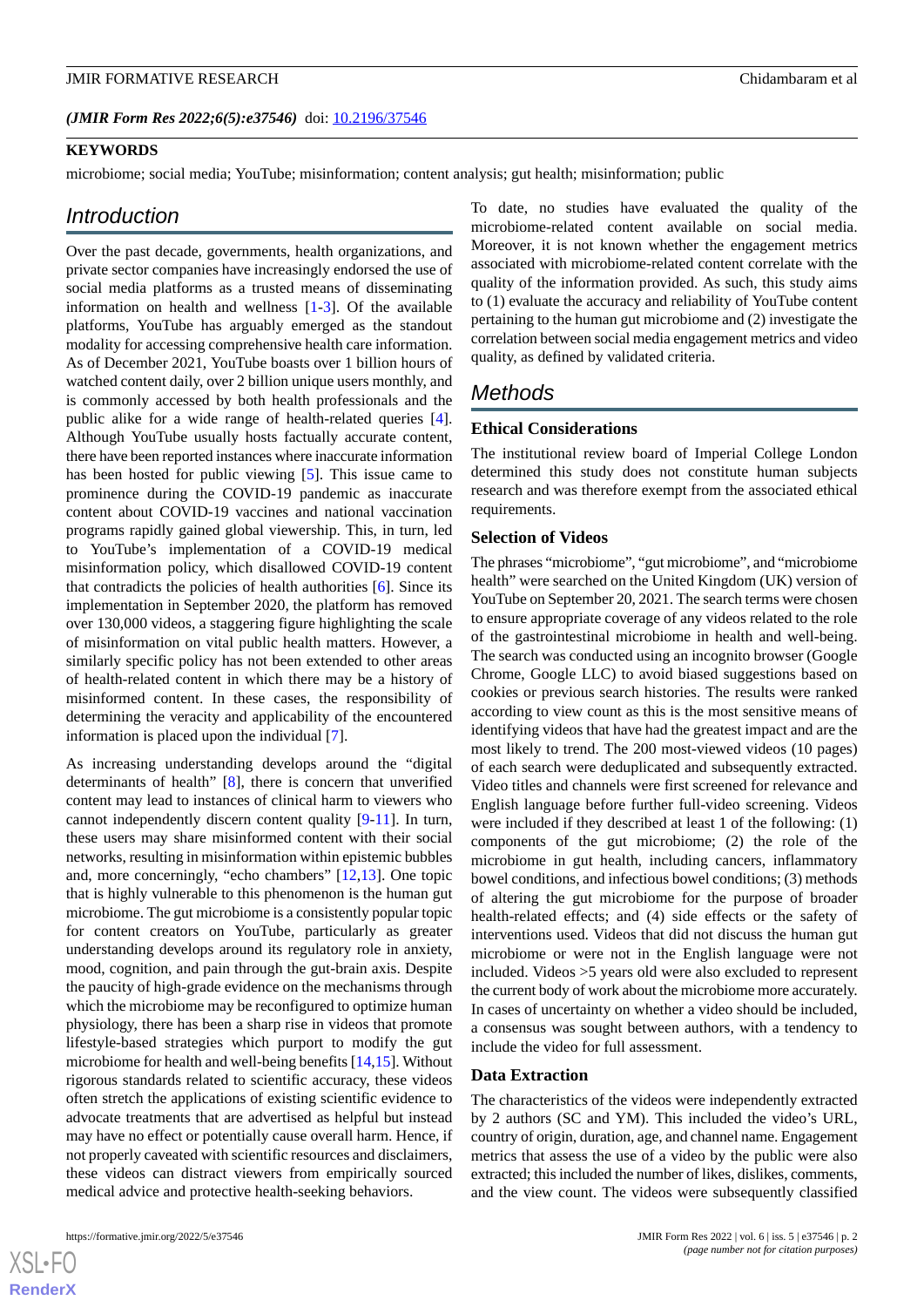into the following 6 categories based on their content and purpose: educational channels produced by medical professionals (eg, the American Society for Microbiology); educational channels produced by nonmedical professionals (science education or explanatory media, eg, The Sheekey Science Show), independent producers (eg, Tom Bilyeu – QUEST nutrition), internet media (magazines or talk shows, eg, Health Via Modern Nutrition), news agencies (clips from network news programs, eg, King 5 news), and nonprofit or medical organizations (hospitals, government organizations, or universities eg, Mayo Clinic, UCLA Health, Hopkins Kimmel).

#### **Outcome Measures**

The primary outcome measure was the quality of the videos assessed, which is graded using the DISCERN tool as well as by assessing the video's adherence to the Health on the Net Code of Conduct (HONcode). Secondary measures included engagement metrics, which were classified as total viewership (total number of views the video accrued), daily viewership, and preferred viewership (number of likes received by the video). Correlations between video characteristics, engagement metrics, and quality assessment scores were analyzed using linear regression models.

# **The DISCERN Score**

The DISCERN tool is an instrument that is designed to help users assess consumer health information. The criteria were originally drafted based on the analysis of a random sample of consumer health information on the treatment choices for 3 medical conditions (myocardial infarction, endometriosis, and chronic fatigue syndrome). The tool consists of 3 categories of items, scored between 1 (worst) and 5 (best), that assess the reliability (8 questions, 40 attainable points), quality of Information (7 questions, 35 attainable points), and overall impression (1 question, 5 attainable points) of the information source, thus accounting for a total attainable score of 80. The DISCERN criteria have enabled the assessment of various aspects of video quality, including completeness, understandability, relevance, depth, and accuracy of information. The shortlisted videos were rated independently by 2 authors

(SC and YM). Any discrepancies were resolved through discussion with a third author (VS).

### **The HONcode**

The HONcode certification is an ethical standard aimed at offering high-quality health information. It demonstrates the intent of a website to publish reliable and high-quality information with maximum transparency. The HONcode consists of 8 principles that evaluate the reliability and credibility of health information, including the justification for and balance of claims, citations of sources used, details of funding, and clear distinguishment of advertising from editorial content [[16\]](#page-9-2). Videos were rated with a score of 1 (adherent) or 0 (nonadherent) for each of the 8 principles, for a total score of 8.

### **Statistical Analysis**

The statistical analysis was performed using SPSS (version 27; IBM Corp). All data are presented as means and SEs of means unless otherwise stated. The interrater reliability was assessed using the Cohen  $\kappa$  statistic. A DISCERN score of 1 or  $-1$  was considered agreement for each category in accordance with previous studies. Data were assessed for normality using the Shapiro-Wilk test. The 1-way ANOVA and Kruskal-Wallis tests were used to assess the relationships between categorical variables, such as channel type, and DISCERN scores with parametric and nonparametric distributions, respectively. The associations between engagement metrics and DISCERN scores were evaluated using linear regression. Statistical significance was set at *P*<.05.

# *Results*

# **Video Selection and Characteristics**

We identified 600 videos in total based on the 3 search terms. Following deduplication, 143 videos were removed, yielding 457 videos. After the initial screening of video titles and channels, 138 videos that did not meet the inclusion criteria were removed. This led to 319 videos being included in the final analysis. The video review process is illustrated in [Figure](#page-3-0) [1.](#page-3-0)

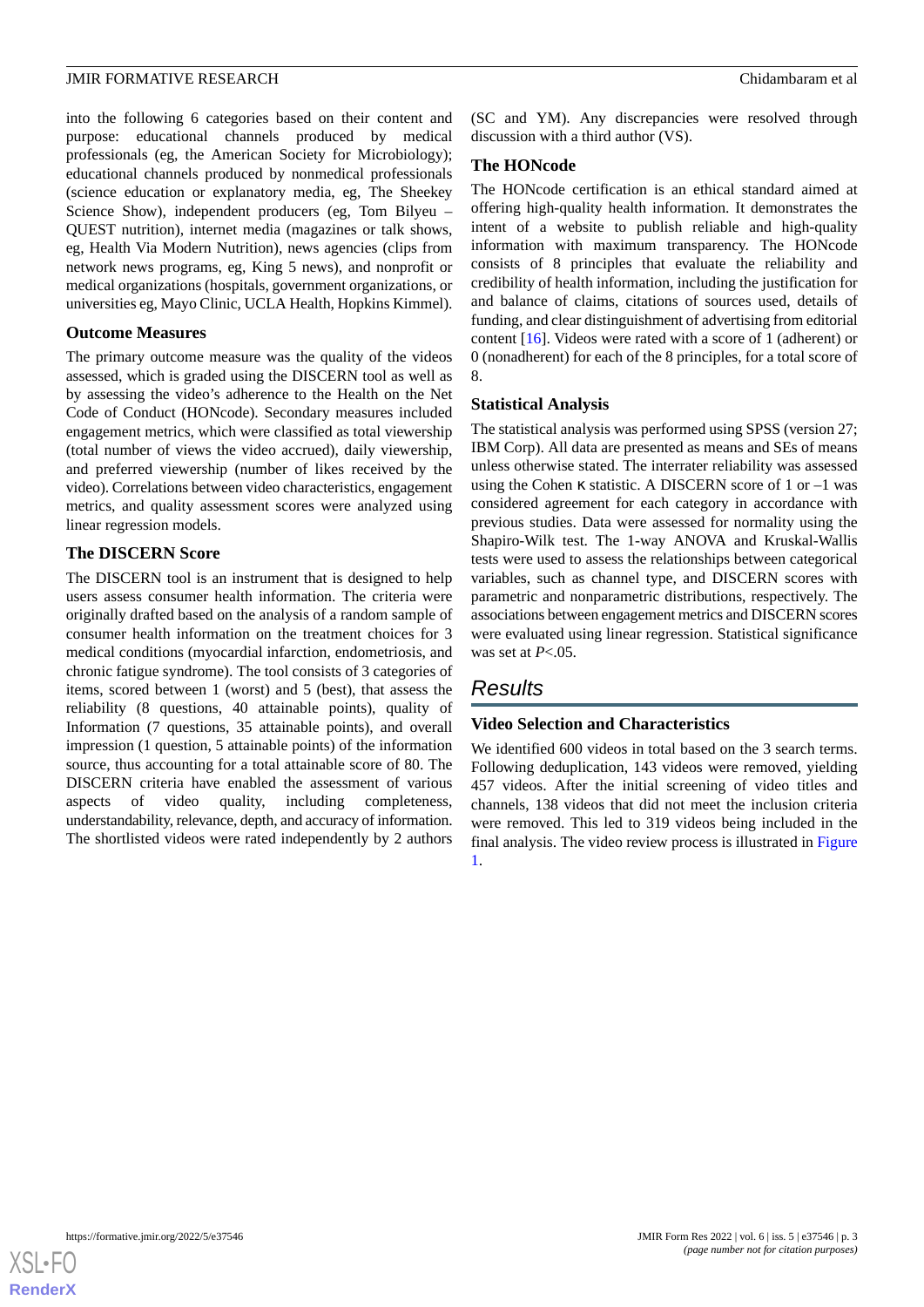<span id="page-3-0"></span>**Figure 1.** The results of searches for microbiome-related videos on YouTube and the video selection process for inclusion in the study.



Of the 319 videos included in this study, the majority originated from North America (234/319, 73.4%), followed by Europe (46/319, 14.4%) and Australasia (32/319, 10%). A total of 41.1% (131/319) of the videos were produced by nonprofit organizations, 15.4% (n=49) were created by independent creators, and 11.9% (n=38) were produced by nonmedical educational organizations. In total, only 19.4% (62/319) of the videos were produced by a medical professional, of which a smaller minority had proven expertise in the human microbiome. The mean duration of videos was 21.2 (SE 1.25) minutes. A majority (251/319, 78.7%) of the videos were uploaded in the last 3 years, with a median age of 2.22 years. Of note, 16.3% (52/319) of the videos included an advertisement for a product or promoted a health-related intervention for financial purposes. The characteristics of the included videos are summarized in [Table 1](#page-4-0).

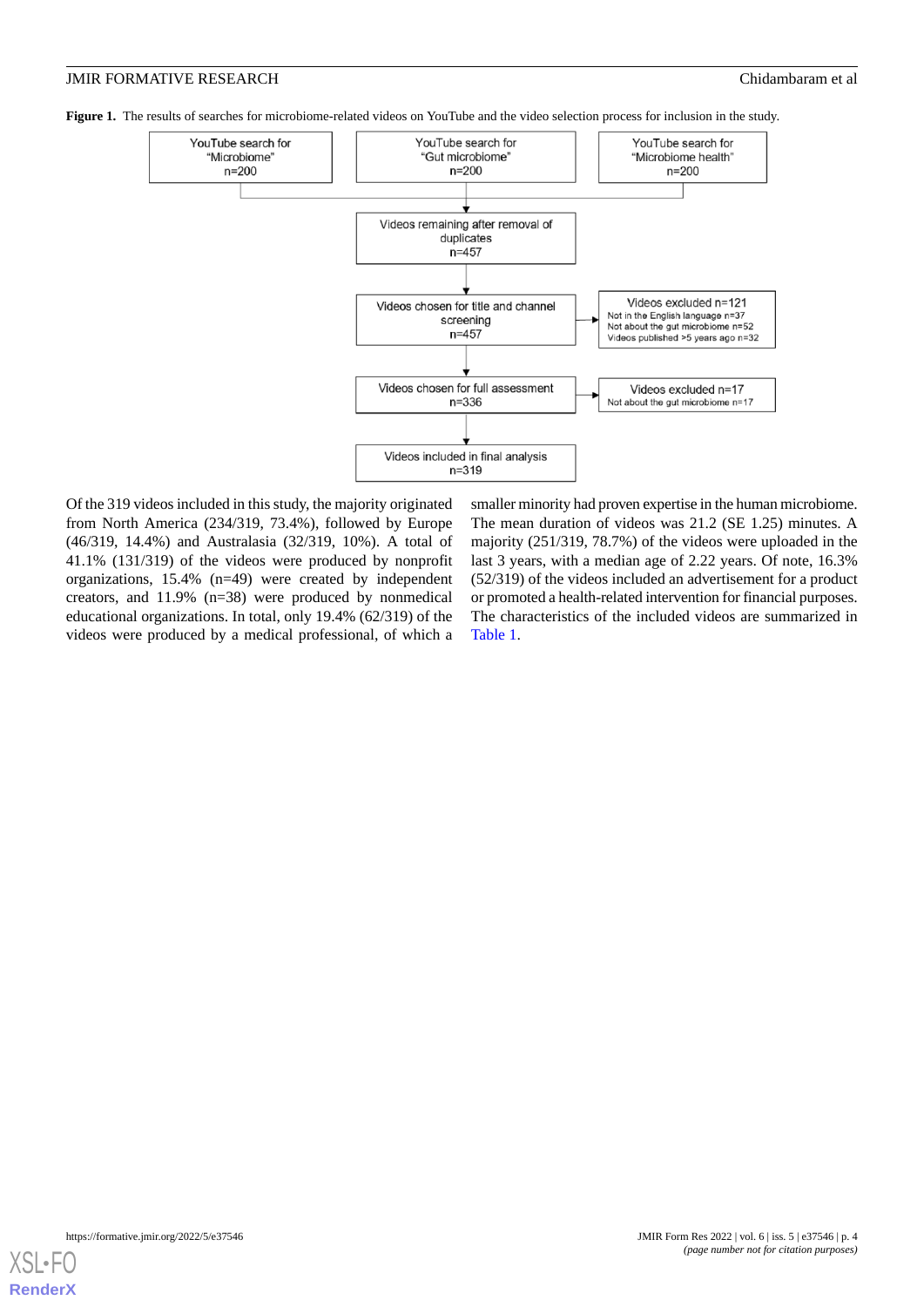<span id="page-4-0"></span>**Table 1.** Characteristics of the sample videos (N=319).

| Characteristic                                                    | Value            |
|-------------------------------------------------------------------|------------------|
|                                                                   |                  |
| Country of origin, n (%)                                          |                  |
| Australia                                                         | 28(8.8)          |
| Canada                                                            | 10(3.1)          |
| France                                                            | 2(0.6)           |
| Germany                                                           | 3(0.9)           |
| Hungary                                                           | 1(0.3)           |
| India                                                             | 3(0.9)           |
| Ireland                                                           | 3(0.9)           |
| Italy                                                             | 1(0.3)           |
| Lebanon                                                           | 1(0.3)           |
| The Netherlands                                                   | 1(0.3)           |
| New Zealand                                                       | 4(1.3)           |
| Russia                                                            | 1(0.3)           |
| South Africa                                                      | 3(0.9)           |
| Spain                                                             | 1(0.3)           |
| Switzerland                                                       | 1(0.3)           |
| United Kingdom                                                    | 32(10)           |
| United States of America                                          | 224 (70.2)       |
| Channel type, n (%)                                               |                  |
| Educational (nonmedical)                                          | 38 (11.9)        |
| Educational (medical)                                             | 62(19.4)         |
| Independent users                                                 | 49 (15.4)        |
| Internet media                                                    | 32(10)           |
| News agency                                                       | 7(2.2)           |
| Nonprofit                                                         | 131 (41.1)       |
| Duration in minutes, mean (SE)                                    | 21.2(1.25)       |
| Days since upload, mean (SE)                                      | 962 (40.1)       |
| <b>Engagement</b>                                                 |                  |
| Views, mean (SE)                                                  | 195,469 (43,985) |
| Views per day since upload, mean (SE)                             | 245 (47.8)       |
| Likes, mean (SE)                                                  | 3954 (909)       |
| Dislikes, mean (SE)                                               | 90.8(21.2)       |
| Containing advertisements or serving a promotional purpose, n (%) | 52(16.3)         |

#### **Quality Assessment Scores**

The average DISCERN and HONcode scores were 49.5 (SE 0.68) out of 80 and 5.05 (SE 2.52) out of 8, respectively. Of the various video characteristics, the regression analysis shows that only the channel type and the presence of promotional materials were indicative of content quality, as per DISCERN scoring ([Figure 2\)](#page-5-0). [Figure 2A](#page-5-0) shows the effect of the channel type on the mean DISCERN score, and [Figure 2B](#page-5-0) shows the effect of promotional materials on the mean DISCERN score. Videos with promotional materials had significantly lower DISCERN scores than videos without any advertisements or product

promotion (*P*<.001). The highest DISCERN scores were recorded for videos by medical professionals (mean 53.2, SE 0.17), whereas lower DISCERN scores were recorded for videos by independent content creators (mean 39.1, SE 5.58). Scores for each of the DISCERN subsections (completeness, understandability, relevance, depth, and accuracy of information) followed a similar trend.

The linear regression analysis revealed no correlation between the quality of a video based on the DISCERN score and any engagement metric, including total viewership, daily viewership, and preferred viewership (number of likes; [Figure 3\)](#page-5-1). There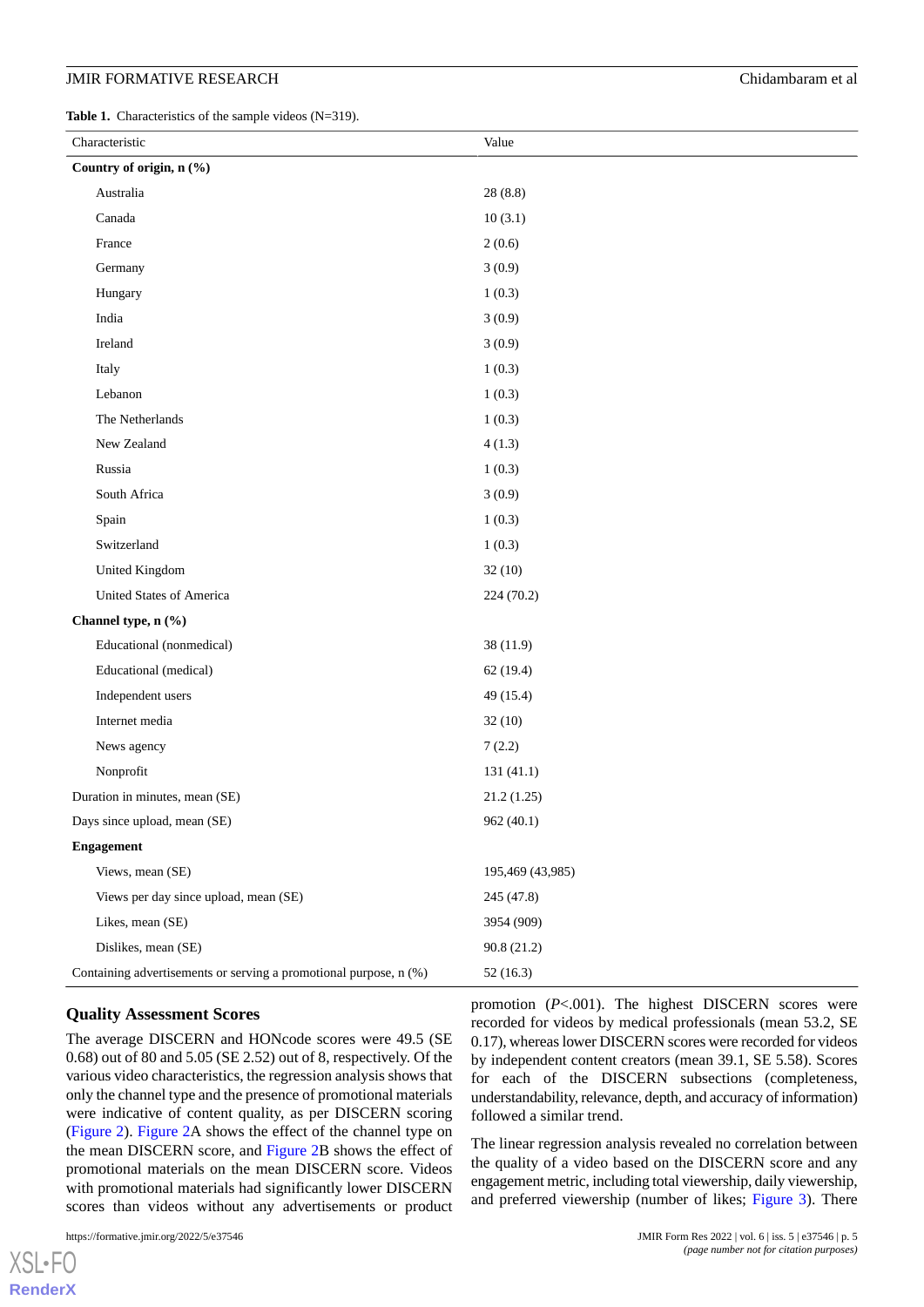was some agreement between the HONcode and DISCERN scores. For example, the HONcode score was the highest for videos by medical professionals, which also had the highest DISCERN scores. However, this was not a consistent correlation

as HONcode scores were significantly lower (*P*<.001) for videos by internet media sources, at a mean of 1.28 (SE 0.81), relative to the mean DISCERN score of 47.7 (SE 4.18).

<span id="page-5-0"></span>**Figure 2.** The relationships between video characteristics and DISCERN scores. All values are presented as averages with 95% CIs.



<span id="page-5-1"></span>**Figure 3.** The relationship between engagement metrics and DISCERN scores, highlighting the correlation between the total number of views (A), daily viewership (B), and number of likes (C).



#### **Engagement Metrics**

Overall, the videos accrued a total of 62,354,628 views since being uploaded. The highest mean number of views was achieved by nonmedical education creators. The viewership per video for content produced by medical professionals was 136,606, which was significantly lower than the average of 195,469 views for all videos. Preferred viewership followed a similar trend, in which the highest value of 10,920 likes was registered for videos made by nonmedical education creators;

this was 3 times the value for videos by health care professionals (n=3480) and 5 times the value for videos from nonprofit organizations (n=2954). In contrast, daily viewership (n=1067) was the highest for internet media sources and was thrice that achieved by medical professionals (n=321). In parallel, videos by internet media sources were liked (n=6020) to a greater extent relative to total viewership and compared to other channel types, reflecting greater approval among the audience. Summary data of engagement metrics are included in [Table 2.](#page-6-0)

[XSL](http://www.w3.org/Style/XSL)•FO **[RenderX](http://www.renderx.com/)**

https://formative.jmir.org/2022/5/e37546 JMIR Form Res 2022 | vol. 6 | iss. 5 | e37546 | p. 6 *(page number not for citation purposes)*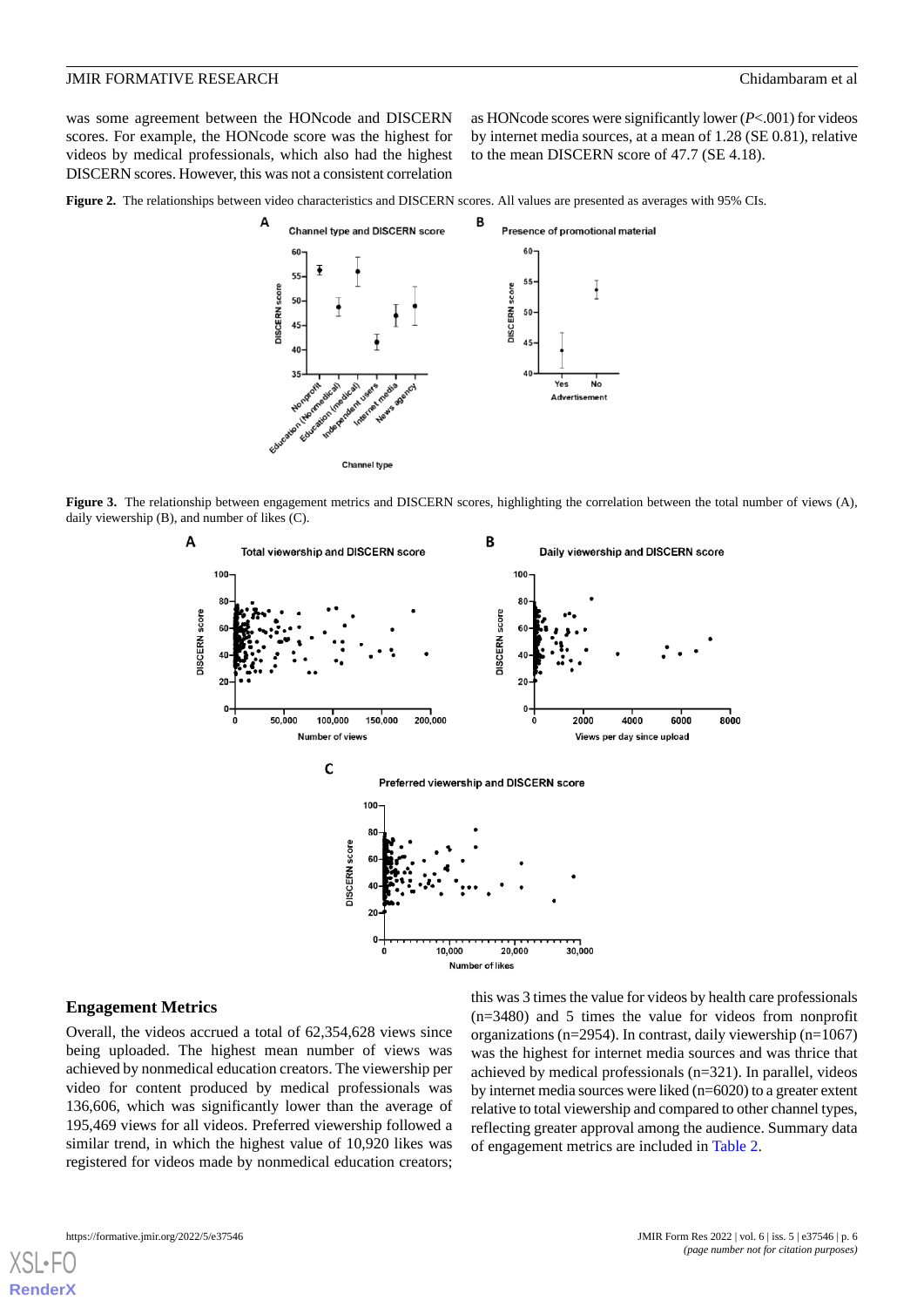<span id="page-6-0"></span>**Table 2.** Engagement metrics, adherence to the Health on the Net Foundation Code of Conduct, and DISCERN scores for YouTube videos on the gut microbiome.

| Parameter                                                              | Value for each channel type   |                          |                                    |                |               |                            |             |
|------------------------------------------------------------------------|-------------------------------|--------------------------|------------------------------------|----------------|---------------|----------------------------|-------------|
|                                                                        | Educational (non-<br>medical) | Educational<br>(medical) | Independent<br>nonmedical<br>users | Internet media | News agencies | Nonprofit<br>organizations |             |
| Videos, n                                                              | 38                            | 62                       | 49                                 | 32             | $\tau$        | 131                        | 319         |
| Total views, n                                                         | 16,786,496                    | 8,469,633                | 5,909,797                          | 3,014,580      | 727,969       | 27,446,153                 | 62,354,628  |
| Views per video, n                                                     | 441,749                       | 136,606                  | 120,608                            | 94,205         | 103,995       | 209,512                    | 1,106,675   |
| Daily views, n                                                         | 436                           | 321                      | 234                                | 1067           | 40            | 156                        | 2254        |
| Likes, n                                                               | 10,920                        | 3480                     | 3196                               | 6020           | 1162          | 2954                       | 27,732      |
| Dislikes, n                                                            | 228                           | 31                       | 54                                 | 245            | 17            | 98                         | 673         |
| HONcode adherence<br>score (out of $8$ ).<br>mean $(SE)$               | 2.36(0.16)                    | 2.77(0.8)                | 2.48(0.35)                         | 2.03(0.17)     | 1.28(0.81)    | 2.67(0.13)                 | 5.05(2.52)  |
| <b>DISCERN</b> total<br>score (out of 80),<br>mean $(SE)$              | 46.4(1.85)                    | 53.2(0.17)               | 39.1 (5.58)                        | 44.9 (2.25)    | 47.7(4.18)    | 53.6 (0.91)                | 49.5 (0.68) |
| <b>DISCERN</b> reliability<br>score (out of $40$ ),<br>mean $(SE)$     | 24.6 (0.96)                   | 27.4(0.8)                | 18.5(2.65)                         | 22.6(1.23)     | 22.6(2.29)    | 27.6(0.47)                 | 25.2(0.38)  |
| <b>DISCERN</b> quality<br>score (out of 35),<br>mean $(SE)$            | 18.9(0.91)                    | 22.3(0.63)               | 18.1(2.58)                         | 19.6(1.02)     | 21.7(0.35)    | 22.4(0.45)                 | 21.0(0.31)  |
| <b>DISCERN</b> overall<br>impression score<br>(out of 5), mean<br>(SE) | 2.84(0.1)                     | 3.51(0.09)               | 2.51(0.35)                         | 2.75(0.16)     | 3.42(0.35)    | 3.61(0.06)                 | 3.24(0.05)  |

# *Discussion*

### **Principal Findings**

This study highlights the importance of YouTube as a medium for sharing content surrounding the human gut microbiome. We demonstrate increasing public interest in this field, with over 62 million cumulative views on the videos that were shortlisted. However, this study also highlights that there is significant variation in the quality of the information provided by most videos. A content analysis revealed that the quality of the information was dependent on factors such as the profile of the content creator and the presence of a financial slant. Interestingly, videos with the most reliable information did not consistently receive the highest ratings or engagement. The disconnect between content quality and public engagement suggests that less informed videos are being viewed in lieu of more balanced content, which could lead to the propagation of misinformation.

Our analysis showed an inverse relationship between channel type, quality of content, and viewership. Videos created by recognized institutions, such as universities, hospitals, and charities, provided more accurate information than videos from independent producers, some of whom were also qualified medical practitioners. However, both the total and average viewership was significantly higher for nonmedical content

[XSL](http://www.w3.org/Style/XSL)•FO **[RenderX](http://www.renderx.com/)**

creators, even after accounting for the duration of the videos and date of upload. The number of likes given to videos reflected a similar pattern, indicating that viewers expressed a more positive reception of videos that were lower in quality. This highlights the alarming phenomenon that low-quality, unreliable, and potentially misinformed content may be more readily acquired, processed, and positively viewed by an audience who may otherwise be unaware of existing literature on the microbiome [[17\]](#page-9-3).

Furthermore, the majority of videos made by independent creators captured in this study usually promoted a specific form of health care intervention, such as a dietary product, to "reengineer" the microbiome [[18\]](#page-9-4). Although the microbiome inarguably plays a crucial role in a wide range of common medical conditions, there is a paucity of high-grade evidence demonstrating a risk modification effect of a reconfigured microbiome or that the advertised interventions can modify the microbiome to a clinically significant extent. These videos, often with no declaration of financial interests, frequently lacked evidence or misrepresented the literature by making a significant leap in the interpretation of the results of existing literature on the microbiome. Thus, given the far-reaching effects of web-based misinformation, there is a pressing need for key stakeholders, such as content creators, governments, health organizations, and hosting platforms, to proactively implement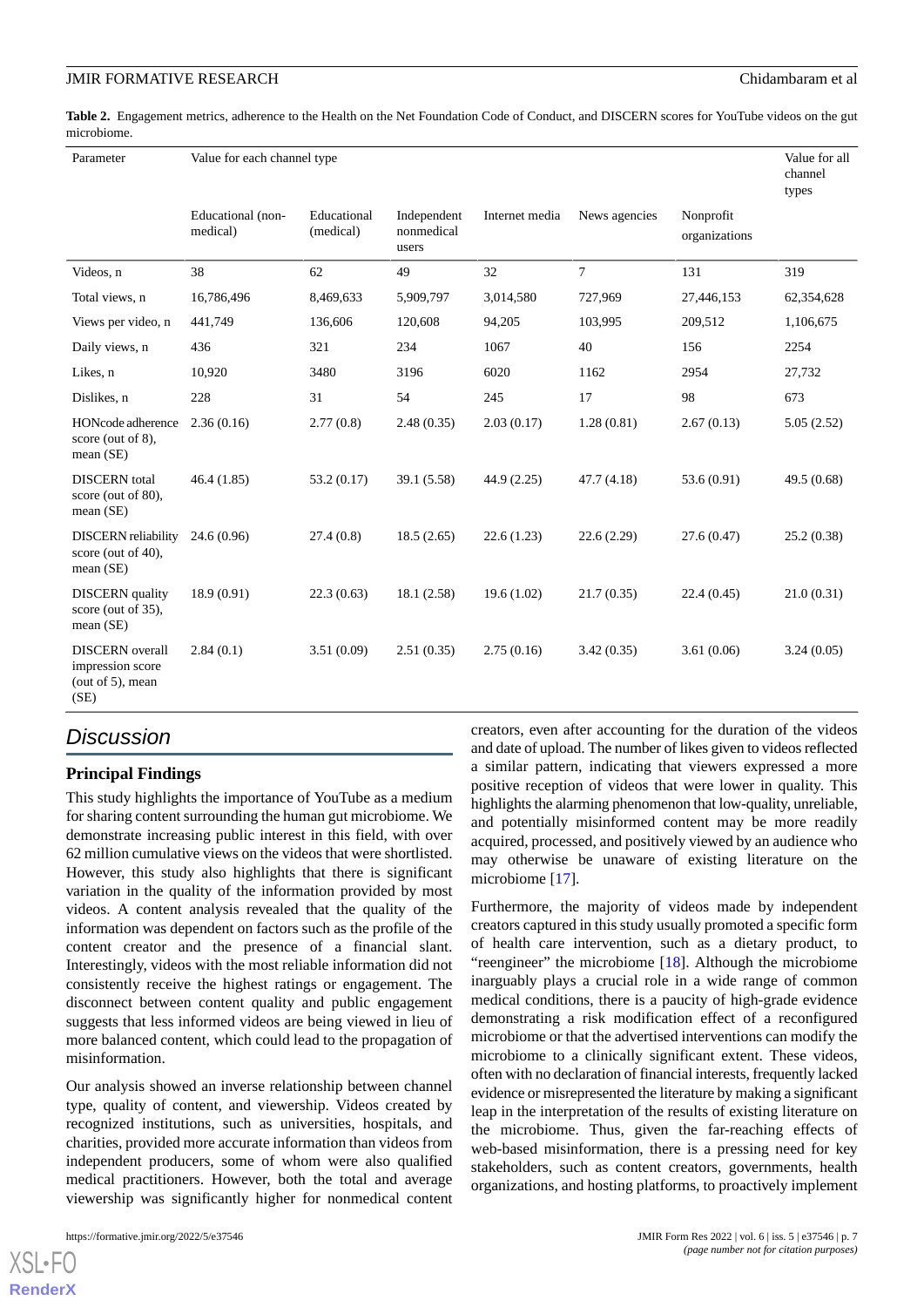policy, regulatory, and educational interventions to protect susceptible members of the population.

#### **Policy Implications**

Particularly in the postpandemic era, digital technologies are increasingly commonplace in the delivery of public health and well-being educational materials and interventions. Although younger cohorts may have embraced this shift, there is evidence to suggest that many segments of the population were poorly prepared for this rapid digitization of services [\[19\]](#page-9-5). Equity across the population in the ability to access, interpret, and appraise information is both under-reported and overlooked. Targeted interventions need to empower the end-user as well as serve a custodial role over the production of content. As such, strategies to mitigate the spread of nonfactual health information on social media can be approached at 3 levels: government, industry, and consumer.

At the government level, there is laudable tightening in protective legislation globally. The proposed UK legislation (the Online Safety Bill) aims to combat harmful web-based content through increased regulatory oversight [[20\]](#page-9-6). Similarly in the United States, the proposed Health Misinformation Act and Justice Against Malicious Algorithms Act aim to hold web-based platforms accountable for posting content with misinformation related to an existing public health emergency (eg, COVID-19) or contributing to physical or severe emotional injury [\[21](#page-9-7)-[23\]](#page-9-8).

Additionally, in the context of COVID-19 and the spread of anti-vaccination misinformation, technology corporations have already begun to remove and monitor nonfactual and harmful content on their sites. YouTube's search algorithm has historically recommended videos that attracted the most views or clicks. However, the recent heightened concerns regarding harmful misinformation on YouTube have prompted algorithm changes, which have reportedly reduced the consumption of borderline content by 70% [[24\]](#page-9-9). Further potential action through increasing the ranking and visibility of health content from reputable scientific sources, such as universities, hospitals and health charities, would increase consumer exposure to high-quality and reliable health information. To appraise content, platforms need to generate criteria for evaluating the credibility and reliability of a source; evaluate which assessment tools such as the HONcode, URAC certification or the Credibility, Reliability, Authority, and Purpose test best fit their model; and incorporate them into their quality appraisal methods. As part of this, platforms can also necessitate that content creators disclose potential conflicts of interest to minimize instances where content is skewed for the purpose of commercialization. The ground layout (ie, content guidelines) where a social media platform has outlined clear criteria for credibility and ways to achieve it will be useful for content creators to follow when producing their content. In this way, social media platforms can actively elevate high-quality content while reducing misinformation from poorer-quality content. A summary of recommendations for content-hosting platforms is displayed below ([Textbox 1\)](#page-7-0).

<span id="page-7-0"></span>**Textbox 1.** A summary of recommendations for content-hosting platforms to increase the quality and reliability of visible health-related content.

- Evaluate content with assessment tools (eg, Health on the Net Foundation Code of Conduct, URAC, or Credibility, Reliability, Authority, and Purpose test).
- Increase ranking, and therefore visibility, of health content from reputable scientific sources.
- Necessitate disclosure of conflicts of interest from content creators.
- Flag content from nonmedical independent creators with content warnings.
- Provide external links to health content from validated sources of health information (eg, United Kingdom National Health Service, World Health Organization, US Centers for Disease Control and Prevention).
- Outline clear criteria for content creators to achieve increased credibility.

Consumers also have a responsibility to identify nonfactual information and discern high-quality and reliable information on the internet. Often, social media sites allow users to tailor their preferences and see information from only the sources they select, leading to "bubbles" and echo chambers that reinforce any false information users encounter. Given the vast amount of content that is uploaded to the internet on a continuous basis, it is unrealistic for content hosts to review all material for nonfactual or harmful content. Thus, the provision of educational material for the general public is crucial, especially given that health information resources are increasingly being migrated to the internet. Globally, the World Health Organization, in partnership with local governmental agencies, has introduced several initiatives to improve public awareness and education regarding web-based health misinformation, with a particular focus on COVID-19 and vaccination misinformation [[25,](#page-9-10)[26](#page-9-11)]. Additionally, the UK

government has recently published its Online Media Literacy Strategy, with one of the key aims being to improve the ability of members of the public to identify misinformation and assess the reliability of a web-based information source [[27\]](#page-9-12). Similar to likes and ratings, social media platforms can employ verified users who have prior experience in using validated tools to assess video quality to provide their feedback. Videos identified can be checked by the platform before consideration for removal as well. It is important that the crude censorship of these videos does not foray into impeding free speech and still allows the user at the heart of the consumption process to make the final decision. With an increasing reliance on digital health technology that is only expected to rise in the future, it is critical to ensure the public is adequately equipped with the skills to use it, and the ability to recognize and manage misinformation forms a significant component of this.

 $XSI - F($ **[RenderX](http://www.renderx.com/)**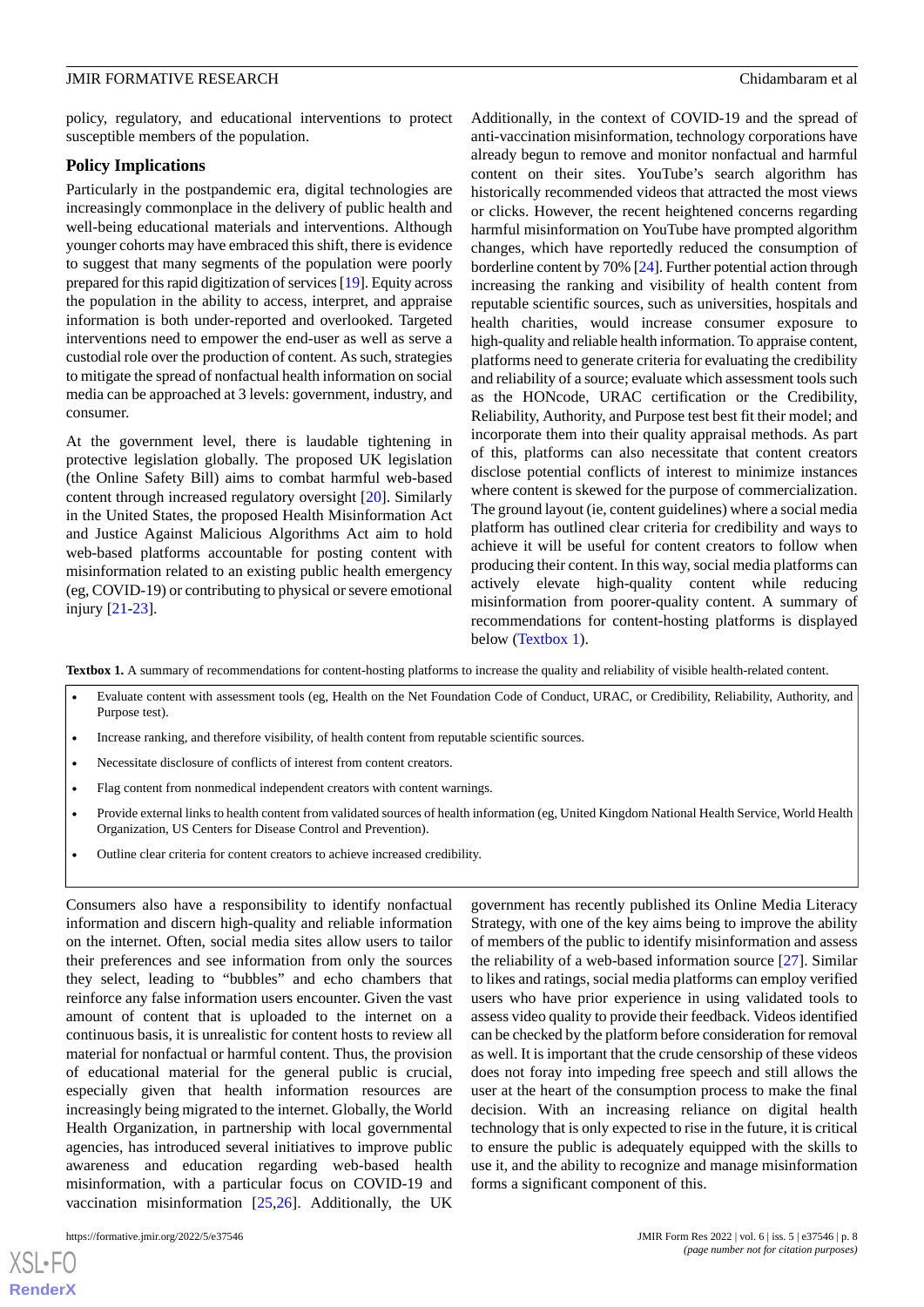#### **Strengths and Limitations**

This study has several strengths. Firstly, to our knowledge, this is the first study to report on the accuracy and quality of the most widely viewed YouTube videos about the gut microbiome. Furthermore, we have analyzed the videos' content accuracy and reliability using a combination of objective measures, including the DISCERN criteria. Our sample size is extensive and covers up to 400 of the most-watched videos on this topic, capturing over 62 million views. As such, our study provides a broad assessment of the mismatch between content quality and viewership, which provides important insights into channels through which key stakeholders may codesign interventions to deliver high-quality information to an evidently receptive audience. Limitations of this study include its inherent selection bias given that only videos in the English language were included, which reduces the generalizability of our results to videos produced in other languages and originating from different geographical regions. In addition, our search was

limited to YouTube. Other social media platforms such as Facebook, TikTok, Instagram, and Twitter were not included in this study, although these remain a target for future research due to high use as well.

#### **Conclusions**

There is a significant degree of variation in the quality of health-related YouTube videos on the gut microbiome. Both the channel type and the presence of financial intent were significant factors in the quality, reliability, and transparency of the information provided. There is little correlation between viewership and information quality, reflecting a mismatch in public engagement and discernment of good-quality health advice from misinformation. This calls for greater scrutiny of health-related information provided on social media platforms. Further work should aim to impose more stringent regulations as well as policies and educational resources to ensure accurate and reliable information is accessible in a transparent manner with the interests of the general public in focus.

### **Acknowledgments**

Infrastructure support for this research is provided by the National Institute for Health and Care Research Imperial Biomedical Research Centre.

### **Conflicts of Interest**

<span id="page-8-0"></span>None declared.

#### **References**

- <span id="page-8-1"></span>1. Smailhodzic E, Hooijsma W, Boonstra A, Langley DJ. Social media use in healthcare: a systematic review of effects on patients and on their relationship with healthcare professionals. BMC Health Serv Res 2016 Aug 26;16:442 [[FREE Full](http://europepmc.org/abstract/MED/27562728) [text](http://europepmc.org/abstract/MED/27562728)] [doi: [10.1186/s12913-016-1691-0\]](http://dx.doi.org/10.1186/s12913-016-1691-0) [Medline: [27562728](http://www.ncbi.nlm.nih.gov/entrez/query.fcgi?cmd=Retrieve&db=PubMed&list_uids=27562728&dopt=Abstract)]
- <span id="page-8-2"></span>2. Rozenblum R, Bates DW. Patient-centred healthcare, social media and the internet: the perfect storm? BMJ Qual Saf 2013 Mar; 22(3):183-186. [doi: [10.1136/bmjqs-2012-001744](http://dx.doi.org/10.1136/bmjqs-2012-001744)] [Medline: [23378660](http://www.ncbi.nlm.nih.gov/entrez/query.fcgi?cmd=Retrieve&db=PubMed&list_uids=23378660&dopt=Abstract)]
- <span id="page-8-3"></span>3. Terry M. Twittering healthcare: social media and medicine. Telemed J E Health 2009;15(6):507-510. [doi: [10.1089/tmj.2009.9955](http://dx.doi.org/10.1089/tmj.2009.9955)] [Medline: [19659410\]](http://www.ncbi.nlm.nih.gov/entrez/query.fcgi?cmd=Retrieve&db=PubMed&list_uids=19659410&dopt=Abstract)
- <span id="page-8-4"></span>4. Caulfield T, Marcon AR, Murdoch B, Brown JM, Perrault ST, Jarry J, et al. Health misinformation and the power of narrative messaging in the public sphere. Can J Bioeth 2019 Mar 20;2(2):52-60. [doi: [10.7202/1060911ar](http://dx.doi.org/10.7202/1060911ar)]
- <span id="page-8-5"></span>5. Keelan J, Pavri-Garcia V, Tomlinson G, Wilson K. YouTube as a source of information on immunization: a content analysis. JAMA 2007 Dec 5;298(21):2482-2484. [doi: [10.1001/jama.298.21.2482\]](http://dx.doi.org/10.1001/jama.298.21.2482) [Medline: [18056901\]](http://www.ncbi.nlm.nih.gov/entrez/query.fcgi?cmd=Retrieve&db=PubMed&list_uids=18056901&dopt=Abstract)
- <span id="page-8-6"></span>6. Tang L, Fujimoto K, Amith MT, Cunningham R, Costantini RA, York F, et al. "Down the rabbit hole" of vaccine misinformation on YouTube: network exposure study. J Med Internet Res 2021 Jan 05;23(1):e23262 [[FREE Full text](https://www.jmir.org/2021/1/e23262/)] [doi: [10.2196/23262\]](http://dx.doi.org/10.2196/23262) [Medline: [33399543\]](http://www.ncbi.nlm.nih.gov/entrez/query.fcgi?cmd=Retrieve&db=PubMed&list_uids=33399543&dopt=Abstract)
- <span id="page-8-7"></span>7. Thelwall M. Lifestyle information from YouTube influencers: some consumption patterns. J Doc 2021 May 26;77(6):1209-1222. [doi: [10.1108/jd-02-2021-0033](http://dx.doi.org/10.1108/jd-02-2021-0033)]
- 8. Global strategy on digital health 2020-2025. World Health Organization. 2021. URL: [https://www.who.int/docs/default-source/](https://www.who.int/docs/default-source/documents/gs4dhdaa2a9f352b0445bafbc79ca799dce4d.pdf) [documents/gs4dhdaa2a9f352b0445bafbc79ca799dce4d.pdf](https://www.who.int/docs/default-source/documents/gs4dhdaa2a9f352b0445bafbc79ca799dce4d.pdf) [accessed 2022-05-03]
- <span id="page-8-8"></span>9. Tokojima Machado DF, de Siqueira AF, Gitahy L. Natural stings: selling distrust about vaccines on Brazilian YouTube. Front Commun 2020 Oct 26;5:577941. [doi: [10.3389/fcomm.2020.577941](http://dx.doi.org/10.3389/fcomm.2020.577941)]
- <span id="page-8-10"></span><span id="page-8-9"></span>10. Pant S, Deshmukh A, Murugiah K, Kumar G, Sachdeva R, Mehta JL. Assessing the credibility of the "YouTube approach" to health information on acute myocardial infarction. Clin Cardiol 2012 May;35(5):281-285. [doi: [10.1002/clc.21981](http://dx.doi.org/10.1002/clc.21981)] [Medline: [22487995](http://www.ncbi.nlm.nih.gov/entrez/query.fcgi?cmd=Retrieve&db=PubMed&list_uids=22487995&dopt=Abstract)]
- 11. Waring ME, Jake-Schoffman DE, Holovatska MM, Mejia C, Williams JC, Pagoto SL. Social media and obesity in adults: a review of recent research and future directions. Curr Diab Rep 2018 Apr 18;18(6):34. [doi: [10.1007/s11892-018-1001-9](http://dx.doi.org/10.1007/s11892-018-1001-9)] [Medline: [29671135](http://www.ncbi.nlm.nih.gov/entrez/query.fcgi?cmd=Retrieve&db=PubMed&list_uids=29671135&dopt=Abstract)]
- 12. Nguyen CT. Echo chambers and epistemic bubbles. Episteme 2018 Sep 13;17(2):141-161. [doi: [10.1017/epi.2018.32](http://dx.doi.org/10.1017/epi.2018.32)]
- 13. Sullivan E, Sondag M, Rutter I, Meulemans W, Cunningham S, Speckmann B, et al. Vulnerability in social epistemic networks. Int J Philos Stud 2020 Jun 22;28(5):731-753. [doi: [10.1080/09672559.2020.1782562\]](http://dx.doi.org/10.1080/09672559.2020.1782562)